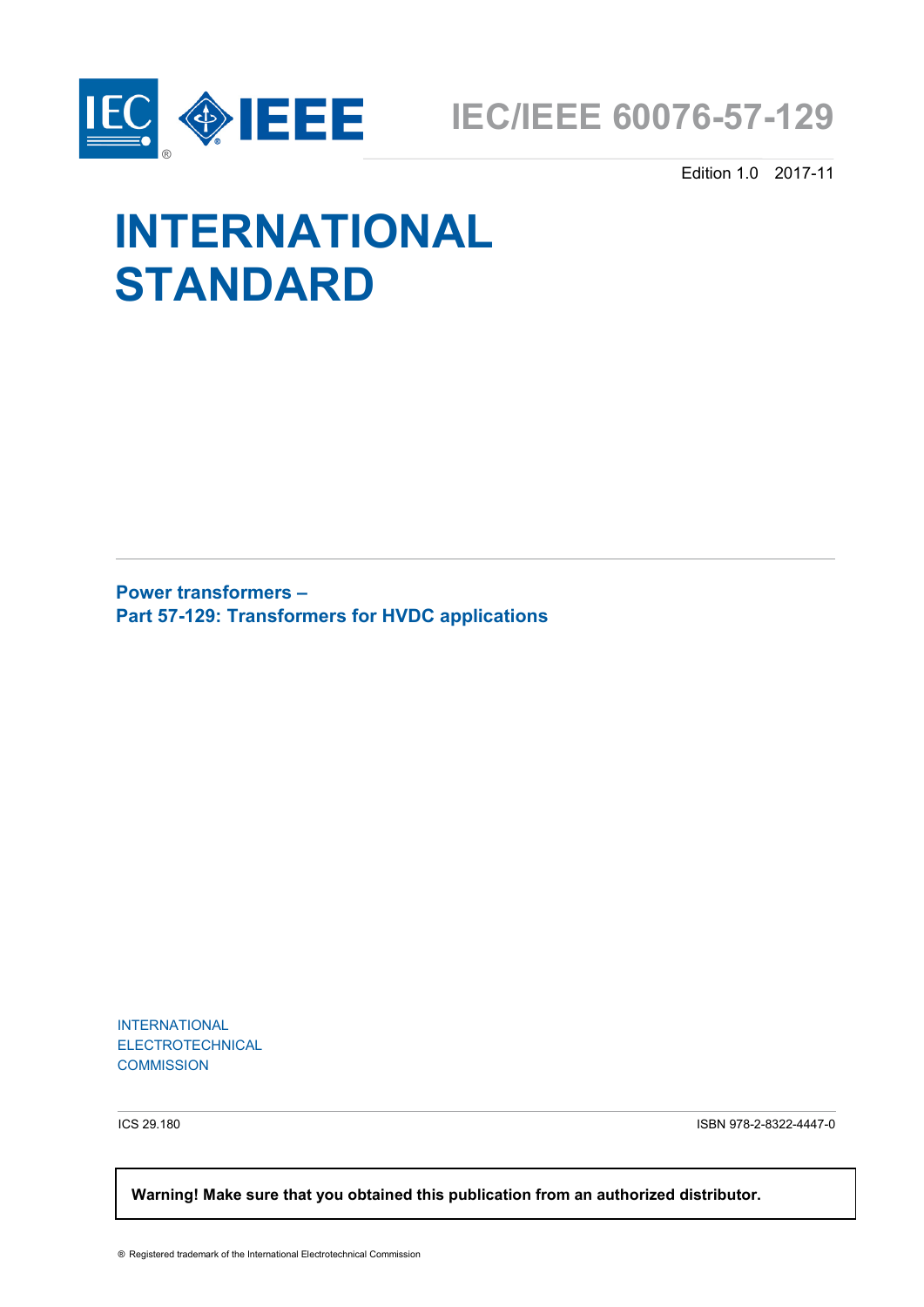# **CONTENTS**

| 1              |       |  |  |  |
|----------------|-------|--|--|--|
| 2              |       |  |  |  |
|                | 2.1   |  |  |  |
|                | 2.2   |  |  |  |
| 3              |       |  |  |  |
|                | 3.1   |  |  |  |
|                | 3.2   |  |  |  |
| 4              |       |  |  |  |
| 5              |       |  |  |  |
|                | 5.1   |  |  |  |
|                | 5.2   |  |  |  |
|                | 5.2.1 |  |  |  |
|                | 5.2.2 |  |  |  |
|                | 5.2.3 |  |  |  |
|                | 5.2.4 |  |  |  |
|                | 5.2.5 |  |  |  |
|                | 5.3   |  |  |  |
|                | 5.4   |  |  |  |
| 6              |       |  |  |  |
|                | 6.1   |  |  |  |
|                | 6.2   |  |  |  |
|                | 6.3   |  |  |  |
|                | 6.4   |  |  |  |
|                | 6.5   |  |  |  |
| $\overline{7}$ |       |  |  |  |
|                | 7.1   |  |  |  |
|                | 7.2   |  |  |  |
|                | 7.3   |  |  |  |
|                | 7.4   |  |  |  |
|                | 7.5   |  |  |  |
| 8              |       |  |  |  |
|                | 8.1   |  |  |  |
|                | 8.1.1 |  |  |  |
|                | 8.1.2 |  |  |  |
|                | 8.1.3 |  |  |  |
|                | 8.1.4 |  |  |  |
|                | 8.2   |  |  |  |
|                | 8.2.1 |  |  |  |
|                | 8.2.2 |  |  |  |
|                | 8.2.3 |  |  |  |
|                | 8.2.4 |  |  |  |
|                | 8.3   |  |  |  |
|                | 8.3.1 |  |  |  |
|                | 8.3.2 |  |  |  |
|                | 8.4   |  |  |  |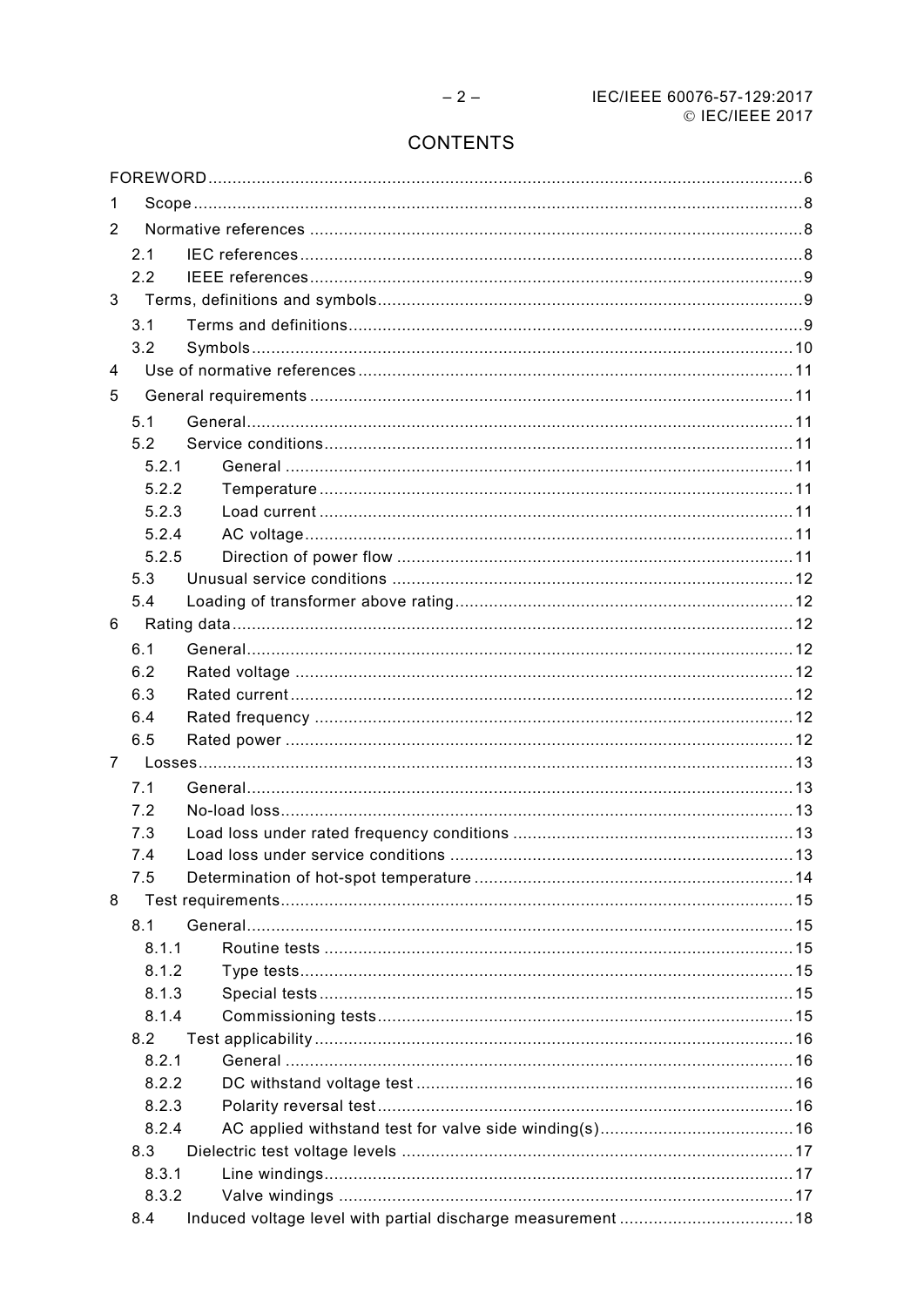IEC/IEEE 60076-57-129:2017 © IFC/IFFF 2017

| 9 |        |                                                                    |  |
|---|--------|--------------------------------------------------------------------|--|
|   | 9.1    |                                                                    |  |
|   | 9.1.1  |                                                                    |  |
|   | 9.1.2  |                                                                    |  |
|   | 9.1.3  |                                                                    |  |
|   | 9.1.4  |                                                                    |  |
|   | 9.1.5  | Converter transformers for connection to gas-insulated equipment19 |  |
|   | 9.2    |                                                                    |  |
|   | 9.2.1  |                                                                    |  |
|   | 9.2.2  |                                                                    |  |
|   | 9.3    |                                                                    |  |
|   | 9.4    |                                                                    |  |
|   | 9.5    |                                                                    |  |
|   | 9.6    |                                                                    |  |
|   | 9.6.1  |                                                                    |  |
|   | 9.6.2  |                                                                    |  |
|   |        |                                                                    |  |
|   | 9.6.3  |                                                                    |  |
|   | 9.6.4  |                                                                    |  |
|   | 9.6.5  |                                                                    |  |
|   | 9.7    |                                                                    |  |
|   | 9.7.1  |                                                                    |  |
|   | 9.7.2  |                                                                    |  |
|   | 9.7.3  |                                                                    |  |
|   | 9.7.4  |                                                                    |  |
|   | 9.8    |                                                                    |  |
|   | 9.8.1  |                                                                    |  |
|   | 9.8.2  |                                                                    |  |
|   | 9.8.3  |                                                                    |  |
|   | 9.8.4  |                                                                    |  |
|   | 9.9    |                                                                    |  |
|   | 9.9.1  |                                                                    |  |
|   | 9.9.2  |                                                                    |  |
|   | 9.10   |                                                                    |  |
|   | 9.11   | AC induced voltage test with partial discharge measurement 26      |  |
|   | 9.11.1 |                                                                    |  |
|   | 9.11.2 |                                                                    |  |
|   | 9.12   |                                                                    |  |
|   | 9.13   |                                                                    |  |
|   | 9.13.1 |                                                                    |  |
|   | 9.13.2 |                                                                    |  |
|   | 9.13.3 |                                                                    |  |
|   | 9.14   |                                                                    |  |
|   | 9.15   |                                                                    |  |
|   | 9.16   |                                                                    |  |
|   | 9.17   |                                                                    |  |
|   | 9.18   |                                                                    |  |
|   | 9.19   |                                                                    |  |
|   |        |                                                                    |  |
|   | 9.20   |                                                                    |  |
|   | 9.21   |                                                                    |  |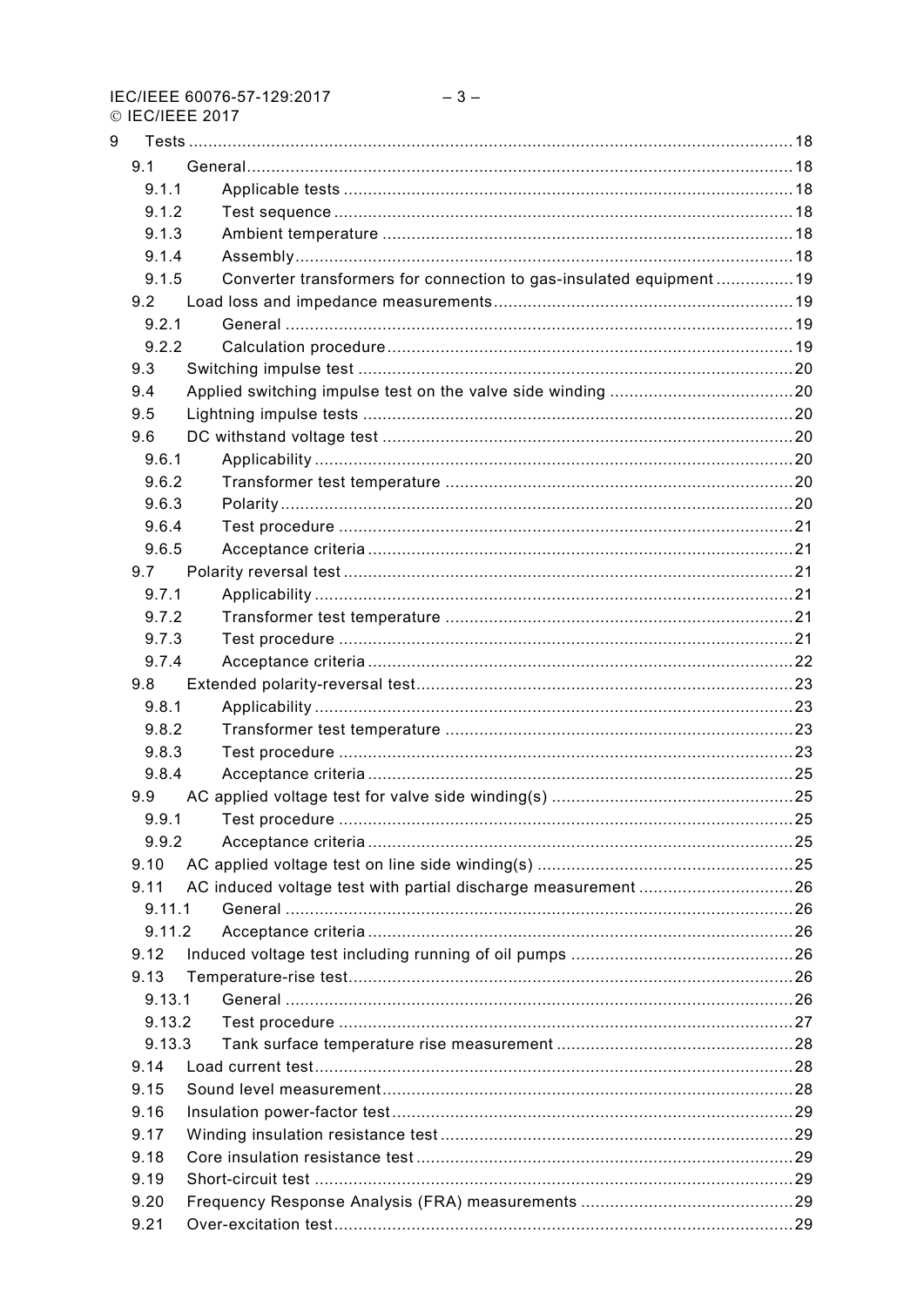|    |      |                                                                                                                                                                | $\circ$ IEG/IEEE 2017 |
|----|------|----------------------------------------------------------------------------------------------------------------------------------------------------------------|-----------------------|
| 10 |      |                                                                                                                                                                |                       |
| 11 |      |                                                                                                                                                                |                       |
|    | 11.1 |                                                                                                                                                                |                       |
|    | 11.2 |                                                                                                                                                                |                       |
|    | 11.3 |                                                                                                                                                                |                       |
|    |      |                                                                                                                                                                |                       |
|    | 12.1 |                                                                                                                                                                |                       |
|    | 12.2 |                                                                                                                                                                |                       |
|    | 12.3 |                                                                                                                                                                |                       |
|    |      |                                                                                                                                                                |                       |
|    | 13.1 |                                                                                                                                                                |                       |
|    | 13.2 |                                                                                                                                                                |                       |
|    | 13.3 |                                                                                                                                                                |                       |
| 14 |      |                                                                                                                                                                |                       |
| 15 |      |                                                                                                                                                                |                       |
|    | 15.1 |                                                                                                                                                                |                       |
|    | 15.2 |                                                                                                                                                                |                       |
| 16 |      |                                                                                                                                                                |                       |
|    |      | Annex A (informative) In service overloading of HVDC converter transformers used<br>with current commutated valves (either mercury arc valves or thyristors)34 |                       |
|    | A.1  |                                                                                                                                                                |                       |
|    | A.2  |                                                                                                                                                                |                       |
|    | A.3  | Temperature rise test for demonstrating normal loading condition36                                                                                             |                       |
|    | A.4  | Temperature rise test for demonstrating planned overload conditions 36                                                                                         |                       |
|    |      | Annex B (informative) HVDC converter transformers for use with voltage source                                                                                  |                       |
|    | B.1  |                                                                                                                                                                |                       |
|    | B.2  | Converter transformer stressed with only fundamental voltage and current 38                                                                                    |                       |
|    | B.3  | Converter transformers stressed with direct voltage, fundamental voltage<br>and fundamental current                                                            | 39                    |
|    | B.4  | Converter transformer stressed with the valves connected directly to the                                                                                       |                       |
|    | B.5  |                                                                                                                                                                |                       |
|    |      |                                                                                                                                                                |                       |
|    | C.1  |                                                                                                                                                                |                       |
|    | C.2  |                                                                                                                                                                |                       |
|    |      |                                                                                                                                                                |                       |
|    | D.1  |                                                                                                                                                                |                       |
|    | D.2  |                                                                                                                                                                |                       |
|    | D.3  |                                                                                                                                                                |                       |
|    |      |                                                                                                                                                                |                       |
|    | E.1  |                                                                                                                                                                |                       |
|    | E.2  |                                                                                                                                                                |                       |
|    | E.3  |                                                                                                                                                                |                       |
|    | E.4  |                                                                                                                                                                |                       |
|    | E.5  |                                                                                                                                                                |                       |
|    | E.6  |                                                                                                                                                                |                       |
|    | E.7  |                                                                                                                                                                |                       |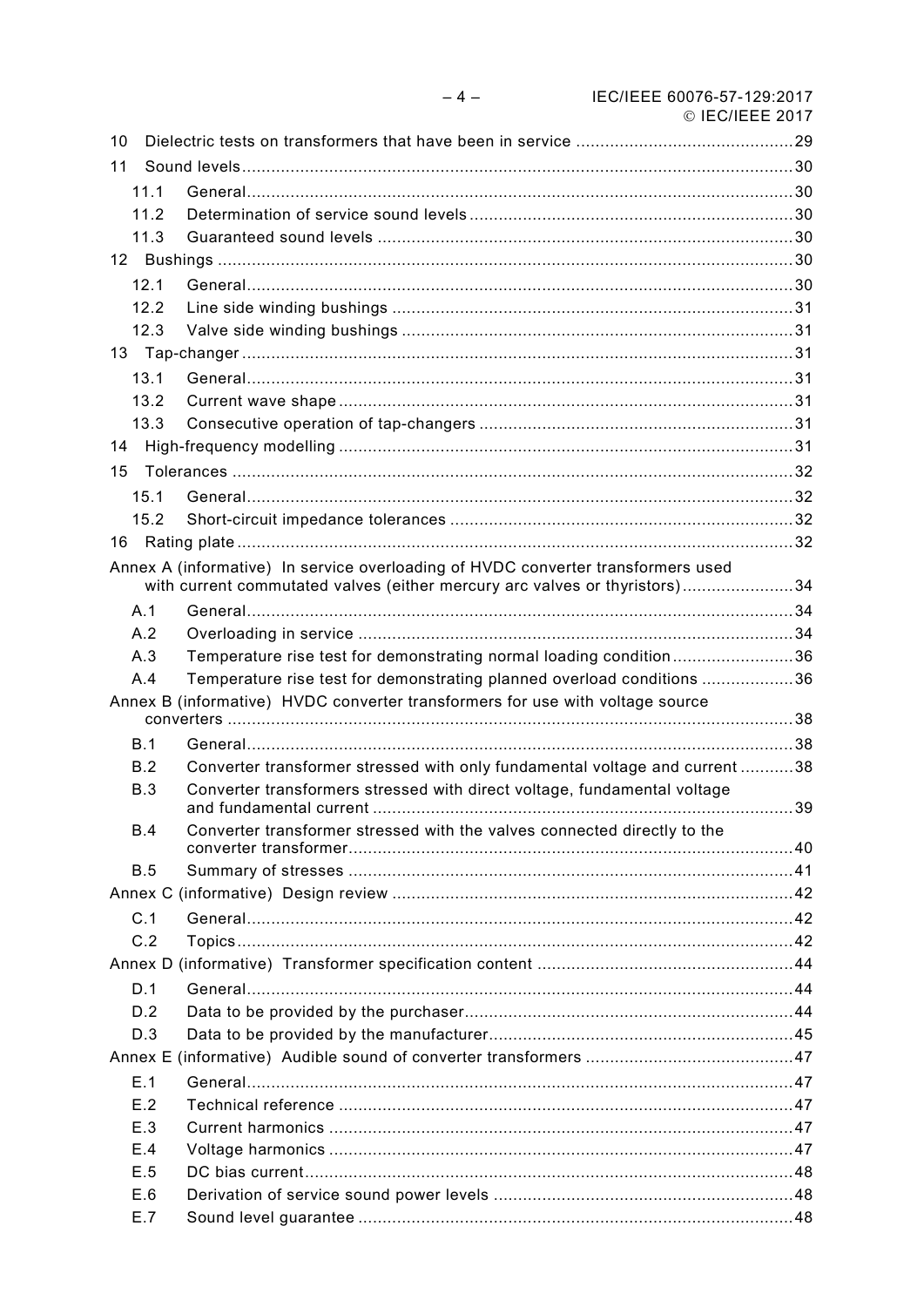IEC/IEEE 60076-57-129:2017 – 5 – © IEC/IEEE 2017

|     | Annex F (informative) Determination of transformer service load loss at rated non-<br>sinusoidal converter current from measurements with rated transformer current of |  |
|-----|------------------------------------------------------------------------------------------------------------------------------------------------------------------------|--|
| F.1 |                                                                                                                                                                        |  |
| F.2 | Alternative method for calculation of the winding eddy loss enhancement                                                                                                |  |
|     |                                                                                                                                                                        |  |
|     |                                                                                                                                                                        |  |
|     |                                                                                                                                                                        |  |
|     |                                                                                                                                                                        |  |
|     |                                                                                                                                                                        |  |
|     |                                                                                                                                                                        |  |
|     | Figure B.1 – Configuration with no additional stresses on the converter transformer39                                                                                  |  |
|     | Figure B.2 – Configuration with multi-level VSC HVDC converter station applied in a                                                                                    |  |
|     | Figure B.3 – Configuration with VSC valves connected directly to the converter                                                                                         |  |
|     |                                                                                                                                                                        |  |
|     |                                                                                                                                                                        |  |
|     |                                                                                                                                                                        |  |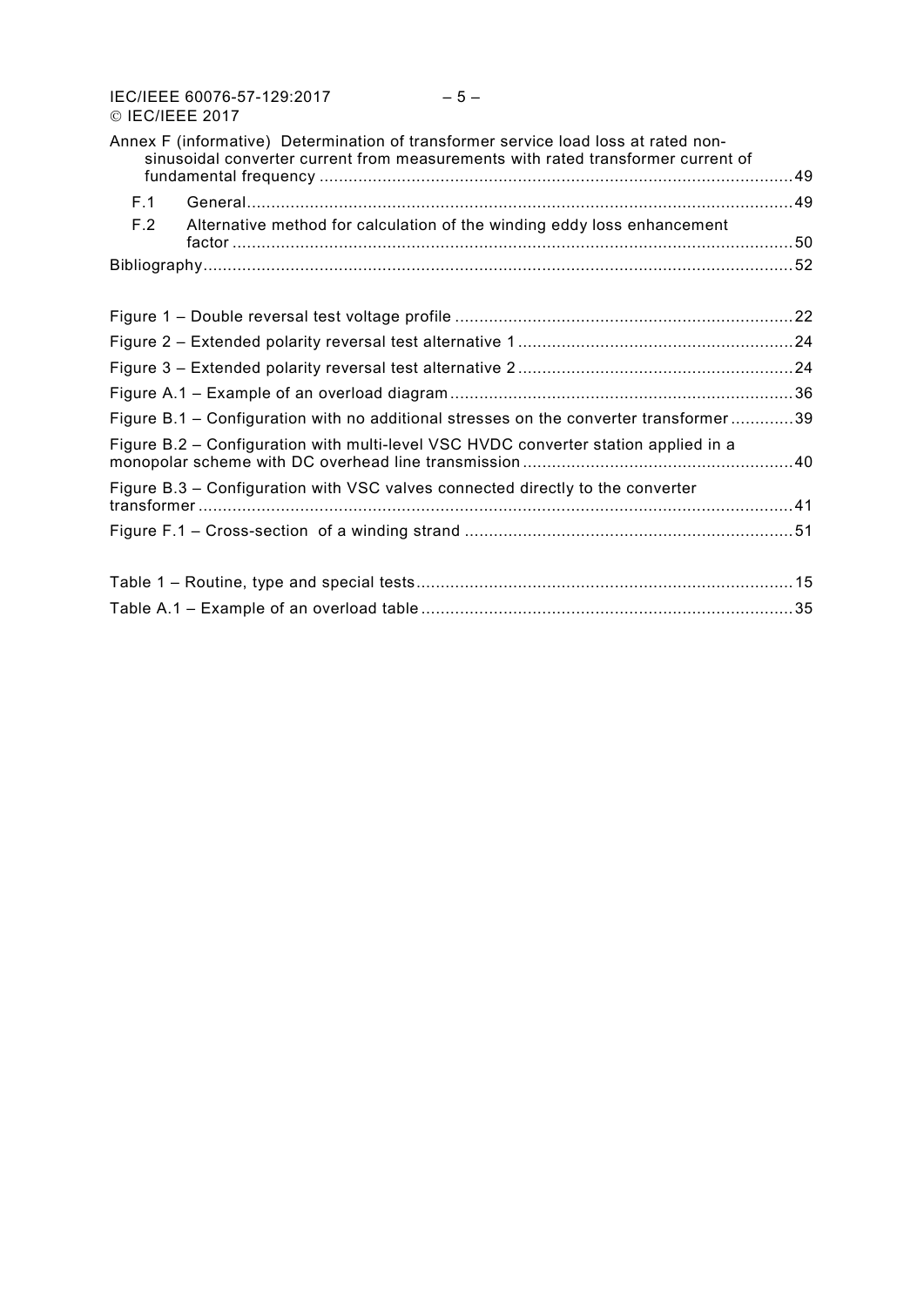## INTERNATIONAL ELECTROTECHNICAL COMMISSION

\_\_\_\_\_\_\_\_\_\_\_\_

# **POWER TRANSFORMERS –**

# **Part 57-129: Transformers for HVDC applications**

# FOREWORD

<span id="page-5-0"></span>1) The International Electrotechnical Commission (IEC) is a worldwide organization for standardization comprising all national electrotechnical committees (IEC National Committees). The object of IEC is to promote international co-operation on all questions concerning standardization in the electrical and electronic fields. To this end and in addition to other activities, IEC publishes International Standards, Technical Specifications, Technical Reports, Publicly Available Specifications (PAS) and Guides (hereafter referred to as "IEC Publication(s)"). Their preparation is entrusted to technical committees; any IEC National Committee interested in the subject dealt with may participate in this preparatory work. International, governmental and nongovernmental organizations liaising with the IEC also participate in this preparation.

IEEE Standards documents are developed within IEEE Societies and Standards Coordinating Committees of the IEEE Standards Association (IEEE-SA) Standards Board. IEEE develops its standards through a consensus development process, approved by the American National Standards Institute, which brings together volunteers representing varied viewpoints and interests to achieve the final product. Volunteers are not necessarily members of IEEE and serve without compensation. While IEEE administers the process and establishes rules to promote fairness in the consensus development process, IEEE does not independently evaluate, test, or verify the accuracy of any of the information contained in its standards. Use of IEEE Standards documents is wholly voluntary. *IEEE documents are made available for use subject to important notices and legal disclaimers (see* <http://standards.ieee.org/IPR/disclaimers.html> *for more information).*

IEC collaborates closely with IEEE in accordance with conditions determined by agreement between the two organizations. This Dual Logo International Standard was jointly developed by the IEC and IEEE under the terms of that agreement.

- 2) The formal decisions of IEC on technical matters express, as nearly as possible, an international consensus of opinion on the relevant subjects since each technical committee has representation from all interested IEC National Committees. The formal decisions of IEEE on technical matters, once consensus within IEEE Societies and Standards Coordinating Committees has been reached, is determined by a balanced ballot of materially interested parties who indicate interest in reviewing the proposed standard. Final approval of the IEEE standards document is given by the IEEE Standards Association (IEEE-SA) Standards Board.
- 3) IEC/IEEE Publications have the form of recommendations for international use and are accepted by IEC National Committees/IEEE Societies in that sense. While all reasonable efforts are made to ensure that the technical content of IEC/IEEE Publications is accurate, IEC or IEEE cannot be held responsible for the way in which they are used or for any misinterpretation by any end user.
- 4) In order to promote international uniformity, IEC National Committees undertake to apply IEC Publications (including IEC/IEEE Publications) transparently to the maximum extent possible in their national and regional publications. Any divergence between any IEC/IEEE Publication and the corresponding national or regional publication shall be clearly indicated in the latter.
- 5) IEC and IEEE do not provide any attestation of conformity. Independent certification bodies provide conformity assessment services and, in some areas, access to IEC marks of conformity. IEC and IEEE are not responsible for any services carried out by independent certification bodies.
- 6) All users should ensure that they have the latest edition of this publication.
- 7) No liability shall attach to IEC or IEEE or their directors, employees, servants or agents including individual experts and members of technical committees and IEC National Committees, or volunteers of IEEE Societies and the Standards Coordinating Committees of the IEEE Standards Association (IEEE-SA) Standards Board, for any personal injury, property damage or other damage of any nature whatsoever, whether direct or indirect, or for costs (including legal fees) and expenses arising out of the publication, use of, or reliance upon, this IEC/IEEE Publication or any other IEC or IEEE Publications.
- 8) Attention is drawn to the normative references cited in this publication. Use of the referenced publications is indispensable for the correct application of this publication.
- 9) Attention is drawn to the possibility that implementation of this IEC/IEEE Publication may require use of material covered by patent rights. By publication of this standard, no position is taken with respect to the existence or validity of any patent rights in connection therewith. IEC or IEEE shall not be held responsible for identifying Essential Patent Claims for which a license may be required, for conducting inquiries into the legal validity or scope of Patent Claims or determining whether any licensing terms or conditions provided in connection with submission of a Letter of Assurance, if any, or in any licensing agreements are reasonable or non-discriminatory. Users of this standard are expressly advised that determination of the validity of any patent rights, and the risk of infringement of such rights, is entirely their own responsibility.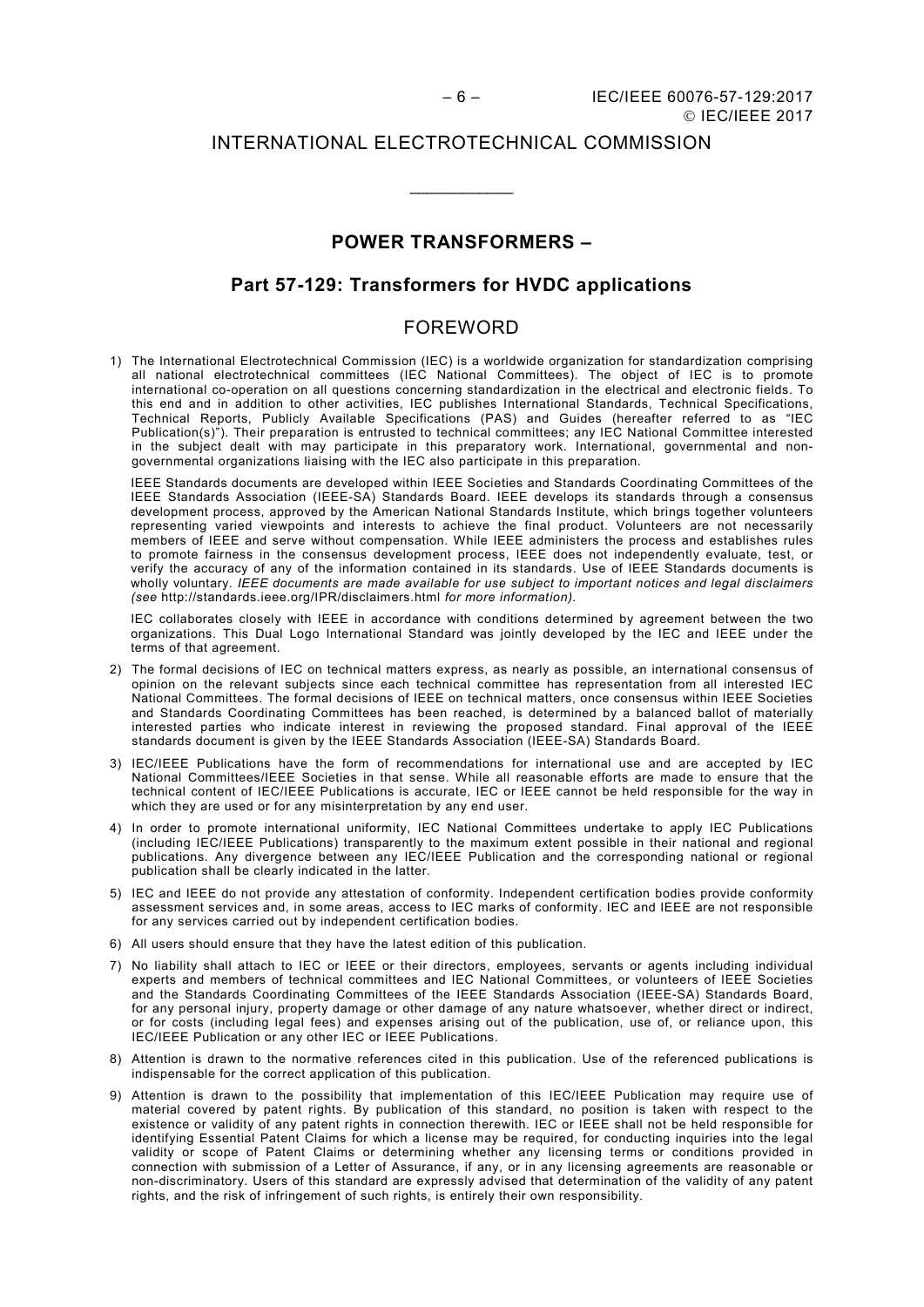IEC/IEEE 60076-57-129:2017 – 7 – IEC/IEEE 2017

International Standard IEC/IEEE 60076-57-129 has been prepared by IEC technical committee 14: Power transformers, in cooperation with the Transformers Committee of the IEEE Power & Energy Society[1,](#page-6-0) under the IEC/IEEE Dual Logo Agreement.

This publication cancels and replaces the first edition of IEC 61378-2 published in 2001 and IEEE Std C57.129™ published in 2007.

This publication is published as an IEC/IEEE Dual Logo standard.

The text of this standard is based on the following IEC documents:

| <b>FDIS</b> | Report on voting |
|-------------|------------------|
| 14/904/FDIS | 14/907/RVD       |

Full information on the voting for the approval of this standard can be found in the report on voting indicated in the above table.

International standards are drafted in accordance with the rules given in the ISO/IEC Directives, Part 2.

A list of parts of the 60076 International Standard, published under the general title *Power transformers*, can be found on the IEC website.

The IEC Technical Committee and IEEE Technical Committee have decided that the contents of this publication will remain unchanged until the stability date indicated on the IEC website under "http://webstore.iec.ch" in the data related to the specific publication. At this date, the publication will be

- reconfirmed,
- withdrawn,
- replaced by a revised edition, or
- amended.

\_\_\_\_\_\_\_\_\_\_\_\_\_\_

A bilingual version of this publication may be issued at a later date.

<span id="page-6-0"></span><sup>1</sup> A list of IEEE participants can be found at the following URL: http://standards.ieee.org/downloads/60076/60076- 57-129-2017/60076-57-129-2017\_wg-participants.pdf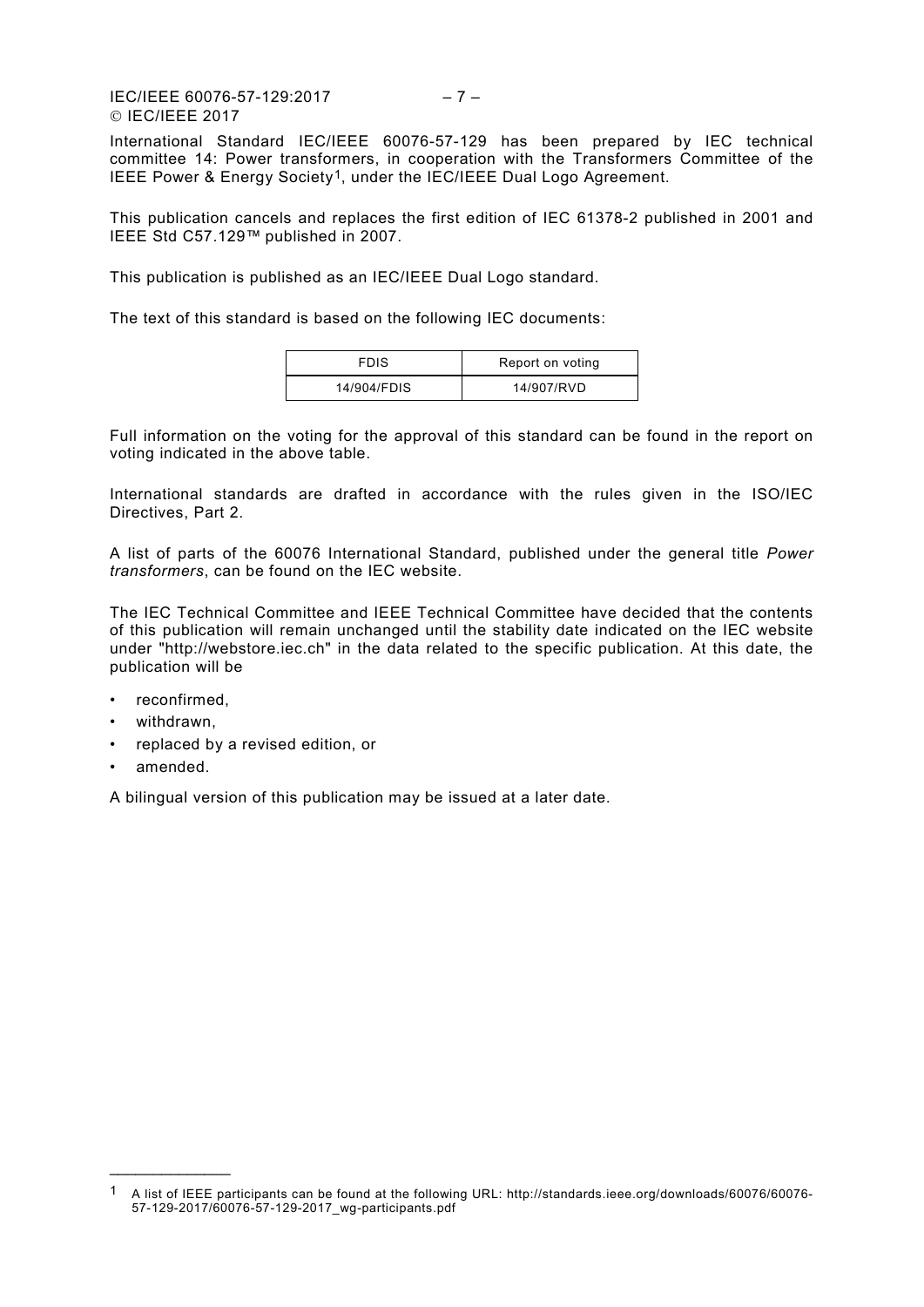# **POWER TRANSFORMERS –**

# **Part 57-129: Transformers for HVDC applications**

#### <span id="page-7-0"></span>**1 Scope**

This part of 60076 International Standard specifies requirements of liquid-immersed three-phase and single-phase converter transformers for use in high voltage direct current (HVDC) power transmission systems including back-to-back applications. It applies to transformers having two, three or multiple windings.

This document does not apply to

- converter transformers for industrial applications (see IEC 61378-1 or IEEE Std C57.18.10);
- converter transformers for traction applications (see IEC 60310).

## <span id="page-7-1"></span>**2 Normative references**

The following documents are referred to in the text in such a way that some or all of their content constitutes requirements of this document. For dated references, only the edition cited applies. For undated references, the latest edition of the referenced document (including any amendments) applies.

#### <span id="page-7-2"></span>**2.1 IEC references**

IEC 60050-421, *International Electrotechnical Vocabulary – Chapter 421: Power transformers and reactors* (available at http://www.electropedia.org)

IEC 60076-1:2011, *Power transformers – Part 1: General*

IEC 60076-2, *Power transformers – Part 2: Temperature rise for liquid-immersed transformers* 

IEC 60076-3:2013, *Power transformers – Part 3: Insulation levels, dielectric tests and external clearances in air* 

IEC 60076-5, *Power transformers – Part 5: Ability to withstand short-circuit* 

IEC 60076-18, *Power transformers – Part 18: Measurement of frequency response*

IEC 60076-10, *Power transformers – Part 10: Determination of sound levels*

IEC 60137, *Insulated bushings for alternating voltages above 1 000 V*

IEC 60214-1, *Tap-changers – Part 1: Performance requirements and test methods* 

IEC 60270, *High voltage test techniques – Partial discharge measurements* 

IEC/IEEE 65700-19-03, *Bushings for DC application*